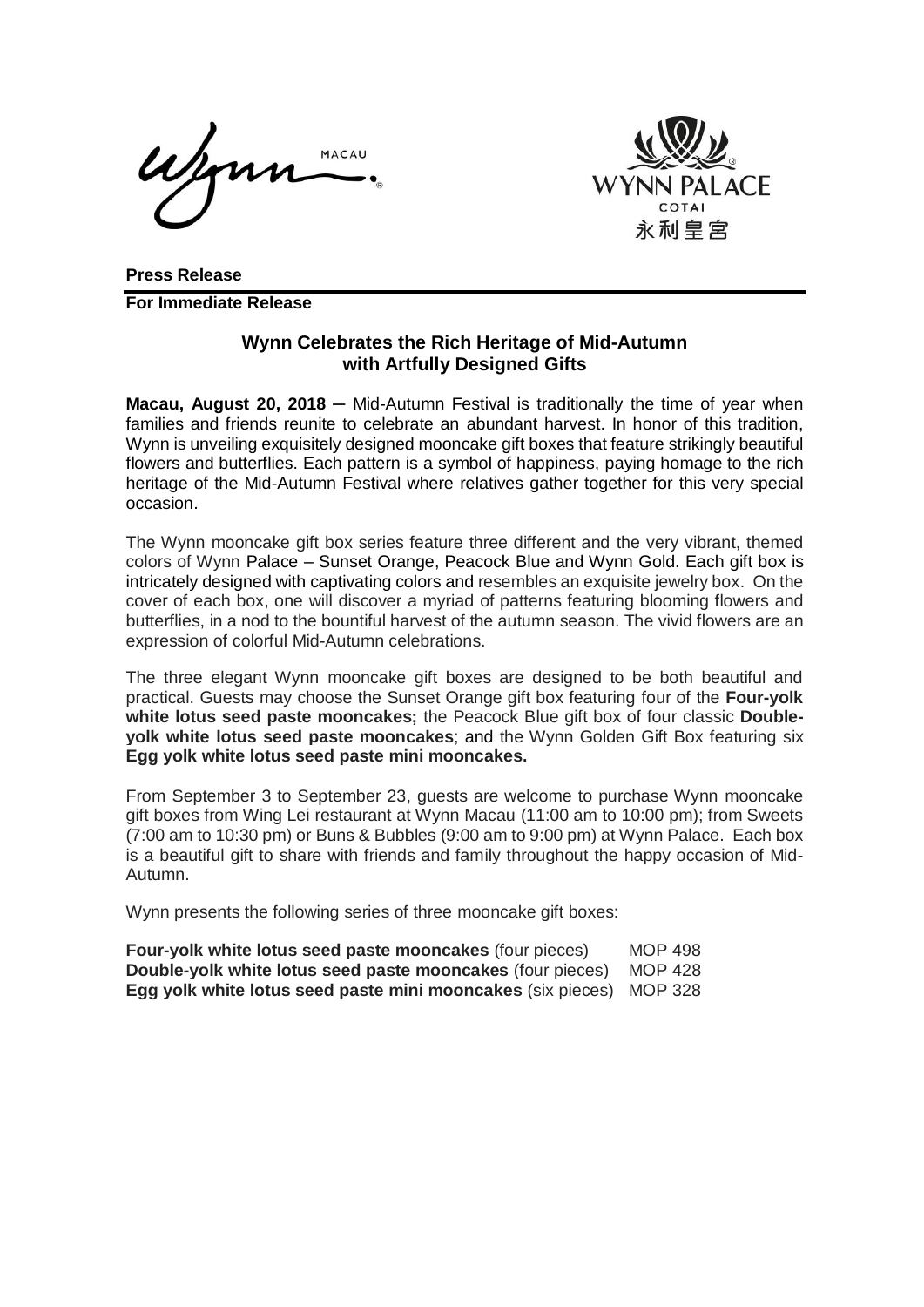## **ABOUT WYNN MACAU**

[Wynn Macau](http://www.wynnmacau.com/) is a luxury hotel and casino resort in the Macau Special Administrative Region of the People's Republic of China with two iconic towers featuring a total of 1,008 spacious rooms and suites, approximately 273,000 square feet of casino space, over 59,000 square feet of [retail space,](http://www.wynnmacau.com/en/shops) eight casual and fine dining [restaurants,](http://www.wynnmacau.com/en/restaurants-n-bars) two [spas,](http://www.wynnmacau.com/en/facilities-n-spas) a [salon](http://www.wynnmacau.com/en/facilities-n-spas/the-salon) and a pool. The resort proudly boasts three distinct [entertainment](http://www.wynnmacau.com/en/shows) experiences, including Macau's only choreographed [Performance Lake,](http://www.wynnmacau.com/en/shows/performance-lake) blending lofty plumes of water, gracefully choreographed music from Broadway tunes to renowned Chinese songs, powerful LED lights and fire effects.

Wynn Macau is operated by international resort developer [Wynn Resorts,](http://www.wynnresorts.com/) recipient of more [Forbes Travel Guide Five Star Awards](http://www.forbestravelguide.com/about/awardwinners) than any other independent hotel company in the world. Wynn Macau continues to hold the distinct honor of being the only resort in the world with 8 Forbes Five-Star Awards for two consecutive year. Wynn Macau opened on September 6, 2006 and its second tower – Encore opened on April 21, 2010. For more information on Wynn Macau, visit [http://www.wynnmacaupressroom.com.](http://www.wynnmacaupressroom.com/)

## **ABOUT WYNN PALACE**

Wynn Palace is the second luxury integrated resort from international resort developer Wynn Resorts in the Macau Special Administrative Region of the People's Republic of China, following the launch of Wynn Macau. Located in the Cotai area, it features a 28 storey hotel with 1,706 exquisitely furnished rooms, suites and villas, versatile meeting facilities, over 106,000 square feet of renowned luxury retail, 11 casual and fine dining restaurants, Macau's largest spa, a salon, a pool and approximately 420,000 square feet of casino space. The resort also features a variety of entertainment experiences, including the dazzling 8-acre Performance Lake that mesmerizes guests with a choreographed display of water, music and light, the unique SkyCab, spectacular, large-scale floral displays by renowned designer Preston Bailey and an extensive collection of art works by some of the world's leading artists.

Wynn Resorts is the recipient of more Forbes Travel Guide Five Star Awards than any other independent hotel company in the world. Wynn Palace is the first and only resort in the world with more than one thousand rooms to receive Forbes Travel Guide Five Star Awards. Wynn Palace opened on August 22, 2016. For more information on Wynn Palace, visit [http://www.wynnpalace.com.](http://www.wynnpalace.com/)

- End -

## **For media enquiries, please contact:**

Serena Chin, Assistant Director – Public Relations Tel: 853 8889 3909 Email: [serena.chin@wynnmacau.com](mailto:serena.chin@wynnmacau.com)

Queenie Lei, Officer – Public Relations Tel: 853 8889 3906 Email: [queenie.lei@wynnpalace.com](mailto:queenie.lei@wynnpalace.com)